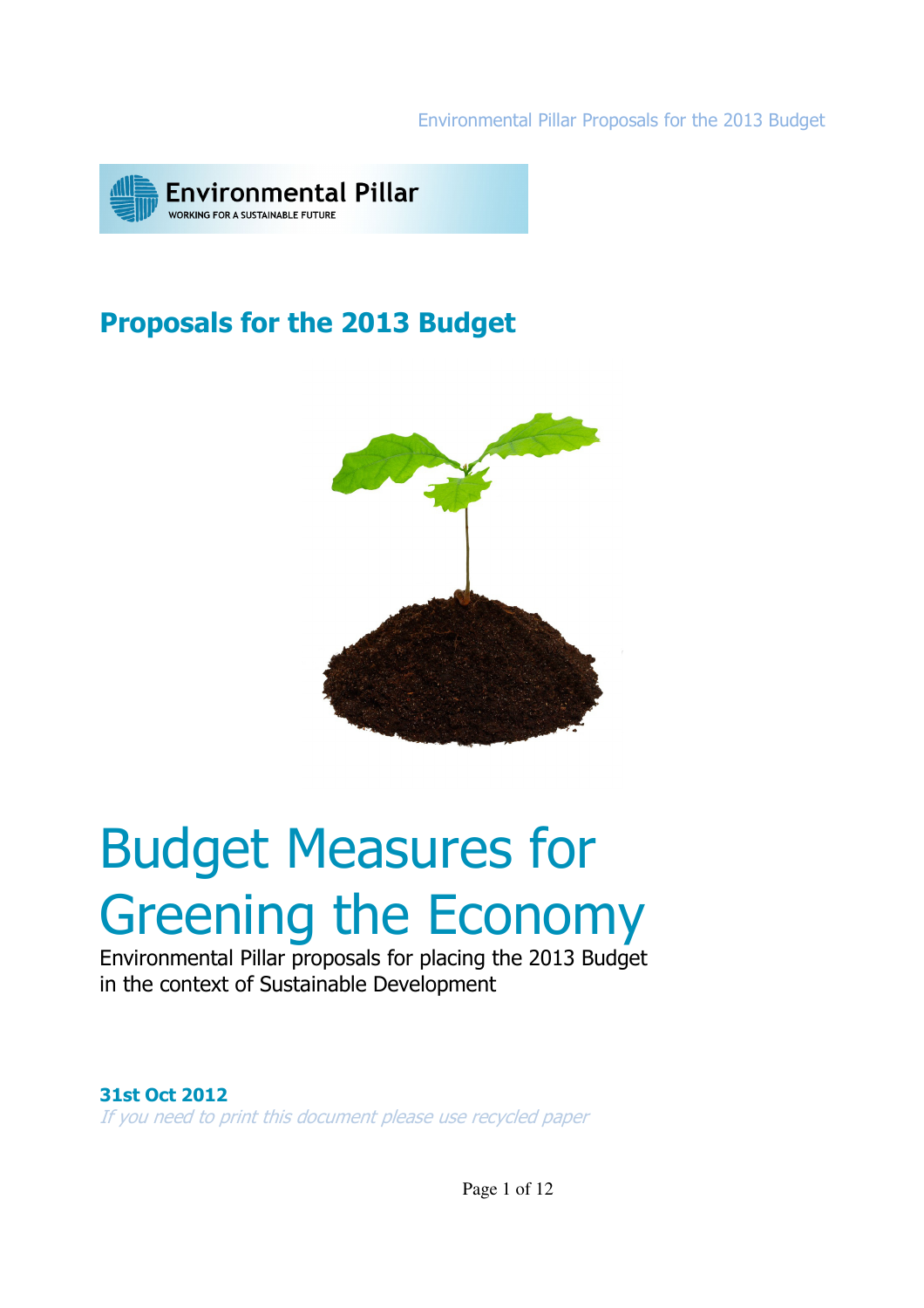# **Contents**

| 1. Summary                                    | 3              |
|-----------------------------------------------|----------------|
| 2. Introduction                               | $\overline{4}$ |
| 3. Context                                    | 5              |
| 3.1 The Fundamentals of a Sustainable Economy | 5              |
| 3.2 Resilience                                | 6              |
| 3.3 Objectives for the budget                 | 7              |
| <b>4.0 Proposed Measures</b>                  | 8              |
| 4.1 Taxation                                  | 8              |
| 4.2 Capital Spending                          | 11             |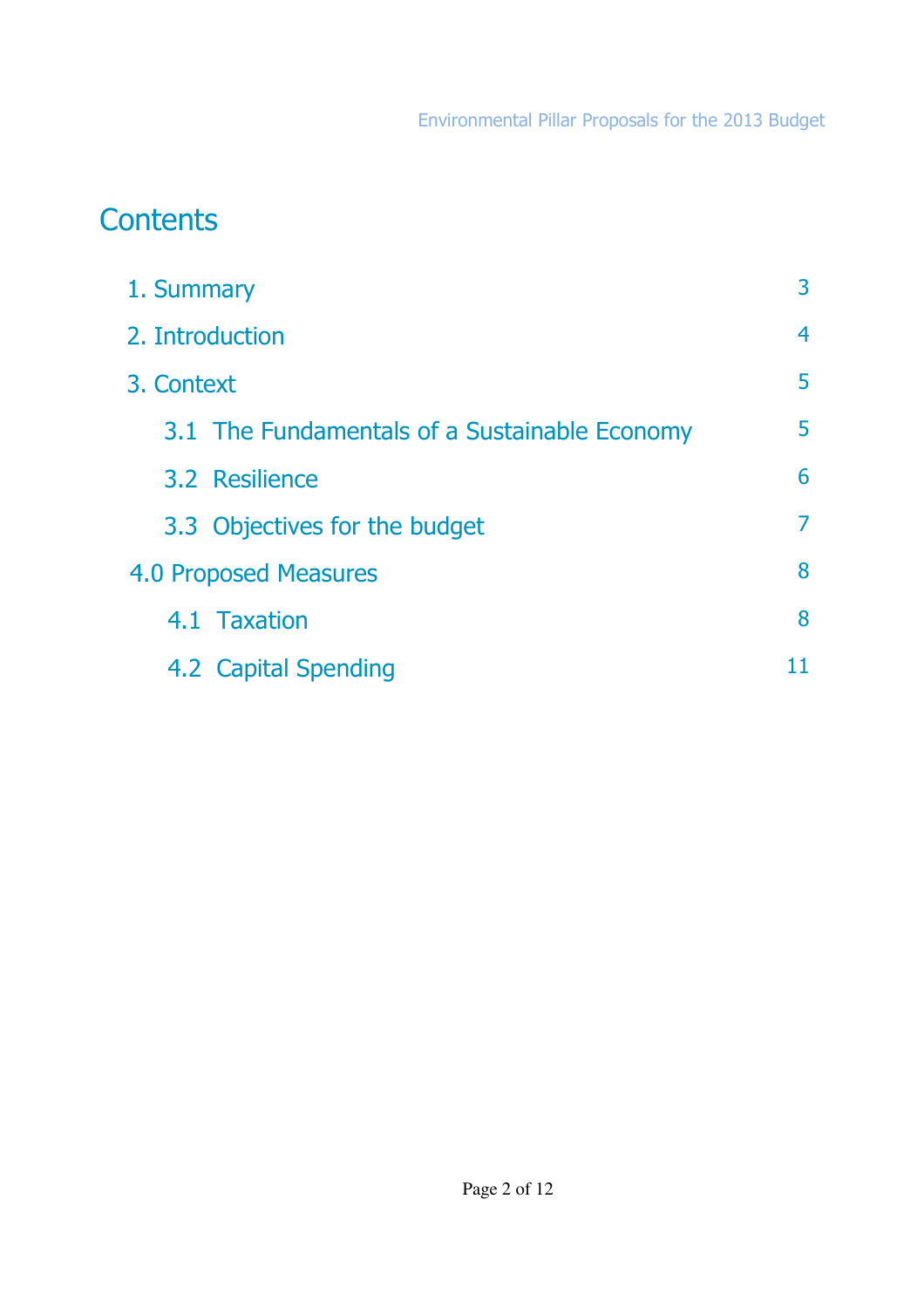# "The current economic crisis pales into insignificance compared with the environmental and climate crisis"

Paul Harris – Head of Natural Resource Risk Management, Bank of Ireland. April 2012

# 1. Summary

The Environmental Pillar, which is a coalition of 26 national environmental NGOs, was established as a National Social Partner by Government in April 2009. In making this submission to Government it recognises that the public are reeling from the shock of the economic and fiscal crises. However it urges the Government to realise that Ireland actually faces two major and interlinked crises, firstly an environmental one and secondly an economic one. Whilst it is clear that a very serious economic crisis is upon us, with sadly many thousands of people unemployed, the consequences of rapid climate change and general environmental degradation are likely to be far worse, and without better decision-making now, major long term costs will be incurred.

This submission recommends ways of broadening the tax base and using the limited financial resources in a way that focuses on long term sustainability, whilst creating employment and stimulating the economy in the short term.

Our economy needs to focus strongly on creating resilience to the outside forces of global change. In this context our government structures must support sustainable management of our natural resources to strengthen food and energy security, to mitigate the impacts of climate change and to ensure 'eco-system services' that provide public benefit are not further degraded. In fulfilling this requirement jobs will be created, imports reduced, energy saved, and the economy strengthened for both the long and short term.

Greening the entire economy will be a driver for competitiveness, security of supply and for sustainable employment $^1$ .

It is the position of the Environmental Pillar that as decisions are made by government on the provisions for the Budget each decision must take into account the issues of sustainability and the full implementation of the "Our Sustainable Future" a Framework for Sustainable Development for Ireland.

l <sup>1</sup> http://ien.ie/2012/green-economy-group-a-green-economy-is-key-to-creating-sustainable-employment/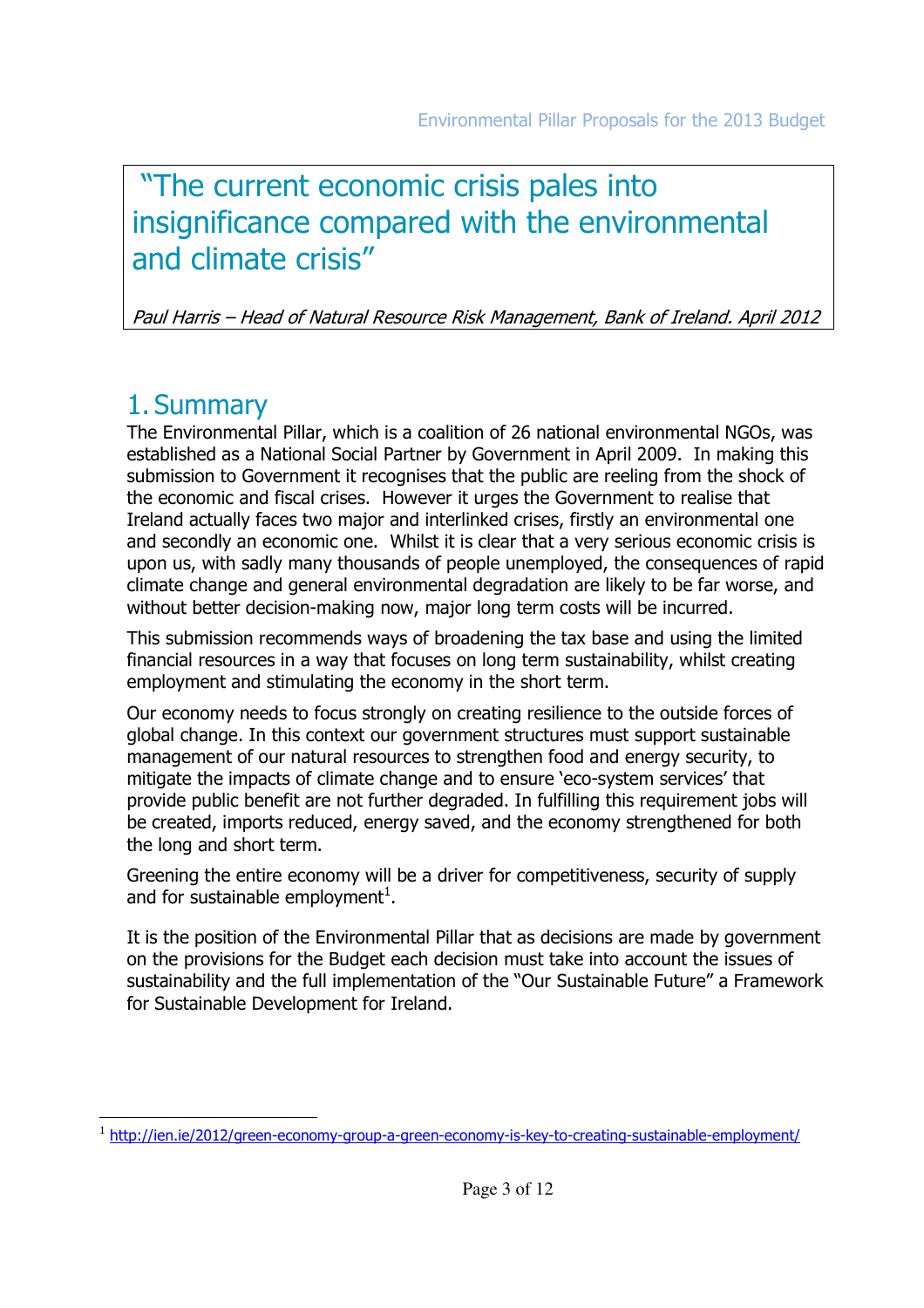# "Economic decisions should only be taken when they have been placed in their environmental context"

Angel Gurria Secretary-General OECD<sup>2</sup>

# 2. Introduction

The Environmental Pillar recognises the great difficulties facing the Government in developing this budget and urges the Government to think globally and long term as well as locally and short term. It is the Environmental Pillar position that there are two crises facing the country, one the economic and the other the environmental. In considering one it is essential to include the other.

All financial decisions need to take into account that over many millennia our society grew out of the environmental context on which it is entirely reliant, and that our financial system grew out of and should be subservient to our whole society. Further, it is the environmental services that provide the essentials for human society in the form of clean water, good soils, clean air, a stable atmosphere, and a thriving biodiversity, and it is the uncontrolled exploitation and degradation of these services that has created this overriding environmental crisis that we all now face. The framing of the Budget should reflect the wisdom of the multi-faceted analysis that led to the formulation of the model of Agenda 21 in 1992<sup>3</sup>.

It is important that, in any form of crisis management, decision-making does not lose sight of longer term goals or undermine the basis of a more sustainable future, i.e. one where natural capital is not compromised and where and ecosystem approach is included in national decision-making including (REF TEEB). This is consistent with the Resource Efficiency Flagship Initiative of the EU 2020 Strategy, and underpins future drivers for a new type of 'growth'. Government cross-departmental solidarity is also essential in making the right decisions based on the greater good rather than the interests of a particular department's constituency.

l  $2$  Speaking at the Launch of the "OECD Environmental Performance Reviews- Ireland – Conclusions and Recommendations", in Trinity College, Dublin 4<sup>th</sup> November, 2009

 $3$  Agenda 21 addresses the critical issues we face as a global community: continuing damage to ecosystems, the worsening of poverty, hunger and ill health, increasing world population and illiteracy. Agenda 21 is composed of 40 chapters that identify each challenge and propose simple realistic solutions towards sustainable development which is defined as meeting the needs of the present without compromising the ability of future generations to meet their own needs.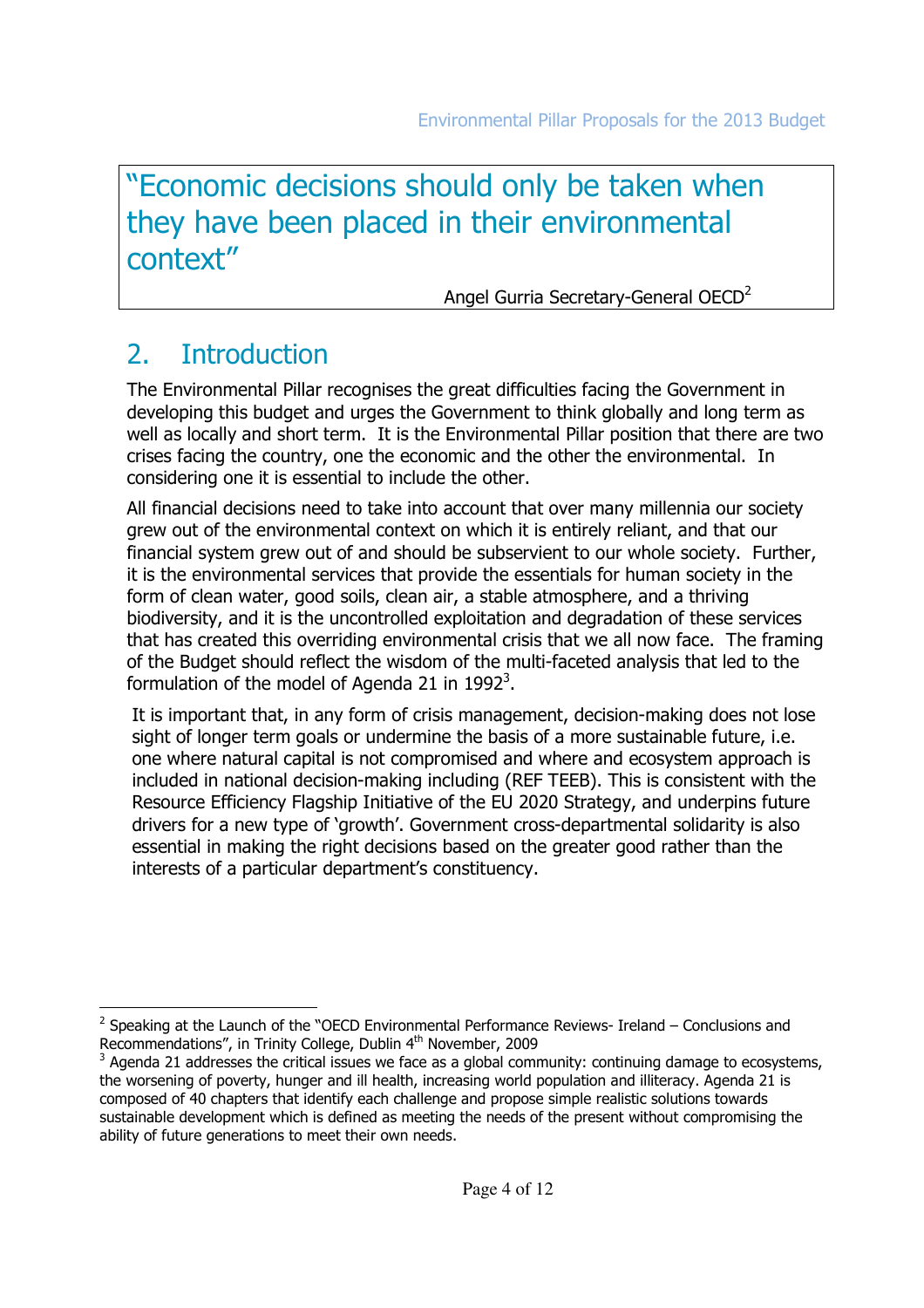# "The belief that private financial markets can solve all our problems is the witchcraft of our age."

"The bill for ignoring nature's services may not be affordable if we don't start paying now" – stated 'total capitalist' and environmentalist Pavan Sukhdev, (August 2011) a leading figure in the formulation of Deutsche Bank's global markets strategy in Asia from the 1990s.

# 3.Context

The near collapse of the world economy and Ireland's particular condition within it present profound and immediate challenges both to the Irish Government and the Irish people. In addition, with our national focus on crisis management we are failing to engage with the near-to-medium term risks of an energy-induced systemic crisis that will dwarf the current economic crisis in both consequences and complexity. In the meantime, the risks associated with climate change are rising, and at the same time our effort to manage those risks is under increasing strain. These are then the two crises facing the government.

This submission attempts to address these looming and overarching risks to our future as a stable society with a functioning economy based on sustainable practice<sup>4</sup>. This requires a deep-rooted understanding that the concept of an unrestricted growth economy is what has got us into this predicament, and only by moving to a sustainable model based on an ecosystem management approach<sup>5</sup> can we have hope for the future. It is clear that you cannot fix a problem using the very tools that caused the problem in the first place.

### 3.1. The Fundamentals of a Sustainable Economy

Short term measures to stabilise the economy by perpetuating the current global economic model are failing due to an inherent fault in this model. This can be summarised as follows:

• The current economic model is one in which finance is based on debt and interest payment on this debt.

l <sup>4</sup> Sustainable development maintains a delicate balance between the need to improve quality of life and wellbeing on the one hand, whilst preserving the natural resources and ecosystems on which future generations depend.<br><sup>5</sup> An Approach to natu

An Approach to natural resource management which aims to sustain ecosystems to meet both ecological and human needs into the future.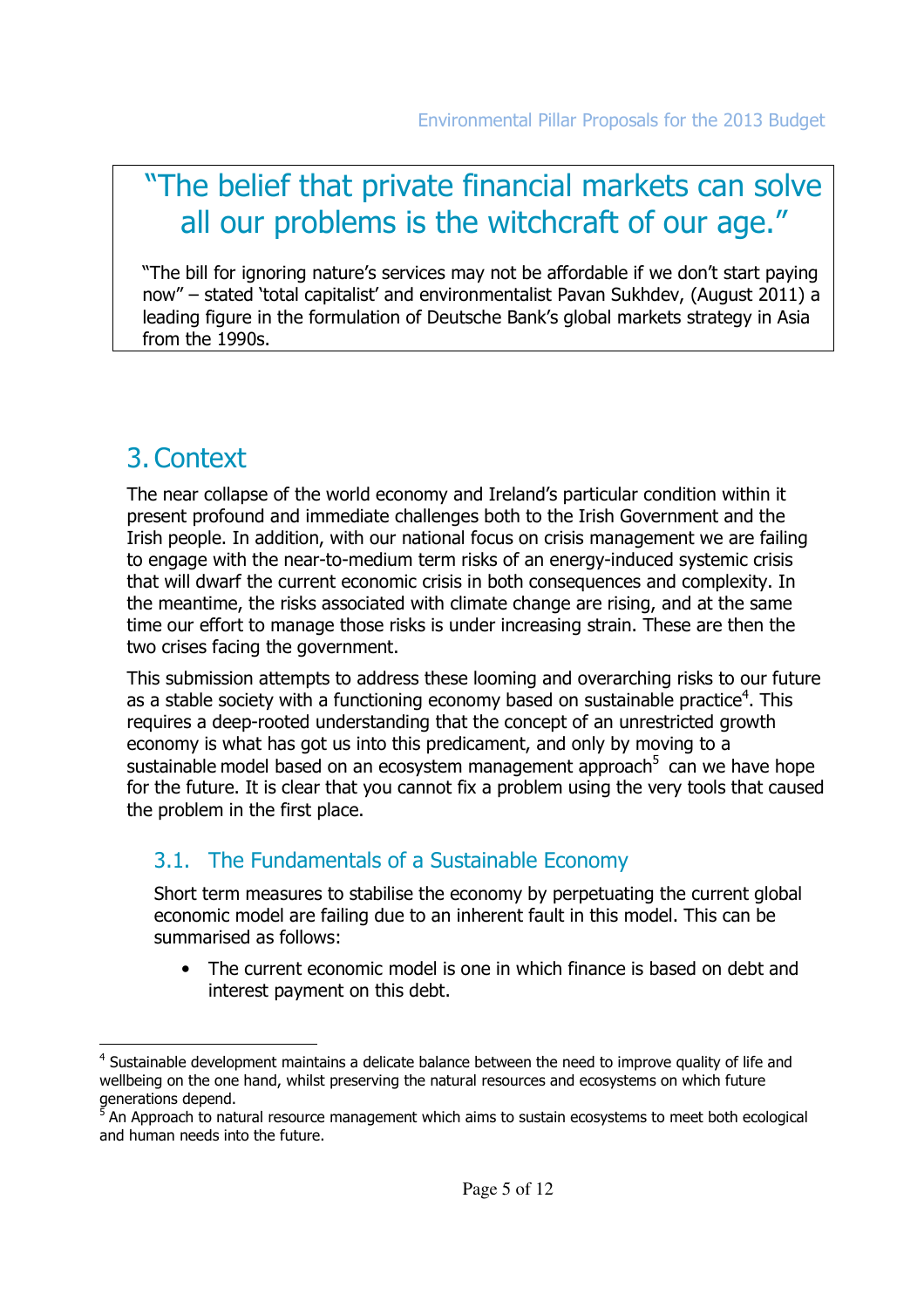- Servicing this debt requires a continuous expansion or growth of the economy.
- All economic activity is ultimately based on extraction and manipulation of natural resources for raw materials and energy.
- Since we live on a finite planet with finite resources, infinite growth that surpasses the resources of a finite planet cannot be maintained and it is therefore a matter of 'when' and not 'if' the current model fails. A model based on unrestricted economic growth that relies on the depletion of our natural capital and threatens our ecosystem services<sup>6</sup> is just not sustainable.

### 3.2. Resilience

Our economy needs to focus strongly on creating resilience to outside forces of global change. In this context our government structures must support sustainable management of our natural resources to strengthen food and energy security and mitigate the impacts of climate change. Fundamental to this is the need to employ for example land use grants to promote carbon sequestration, sustainable forestry and farming, flood mitigation and indigenous food production, and integrate protection of natural infrastructure into all policy areas. Investing in the protection of our terrestrial and marine biodiversity is a legal requirement and will help protect public benefits provided by natural infrastructure, will create jobs, reduce imports, save energy, and strengthen the economy for both the long and short term. A resilient natural infrastructure will ensure the protection of public benefits. The environmental objectives of sectoral policy and reform of the Common Agricultural Policy and review of the Common Fisheries Policy as well as the Marine Strategy Framework Directive will also require us to take the protection of natural systems more seriously. In this context the budget framework should be designed in order to make best use of European funding sources and allow multiple public benefits to be achieved through sectoral policy.

### 3.3. Objectives for the budget

The overall objective is to create realistic alternative models to our current disastrous way of running our economy. The development of these models will require the Social Partners working together with Government and the wider society. In some cases the models are not fully formed but are intended to initiate the debate, in others all that is required is the political will to implement them.

l <sup>6</sup> The benefits people obtain from ecosystems. These include provisioning services such as food and water; regulating services such as flood and disease control; cultural services such as spiritual, recreational, and cultural benefits; and supporting services such as nutrient cycling that maintain the conditions for life on Earth.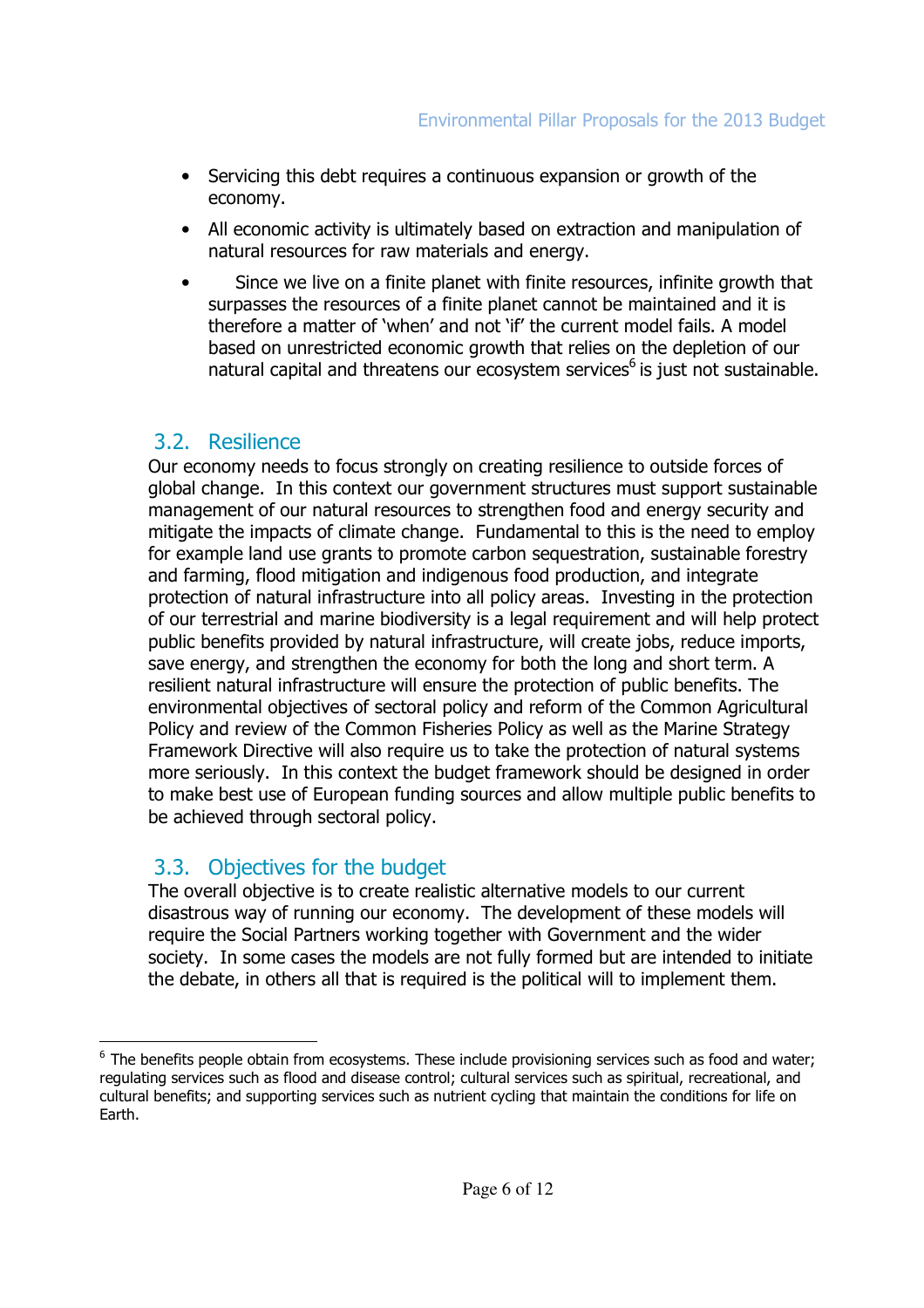### 3.3.1. Common Purpose

The Environmental Pillar recognises that in times of increasing social stress there is need for policy that cultivates social cohesion and common purpose through fairness and transparency. There is an understanding here that whilst economic stability is essential, the development of sustainable communities where people have a good quality of life should be the central aim of the policy.

### 3.3.2. Security

Any actions taken in the context of the Budget must aim to support human security in all its facets, including environmental, physical and economic. A creative vibrant society needs all these aspects to be protected.

### 3.3.3. Realism about Ecological Limits

Any actions taken in the context of the Budget must take into account the fact that human welfare, the economy and civilisation, are on the cusp of major change arising from the unsustainable use of environmental resources. The need to take an 'eco-system' approach to natural resource management is a crucial part of addressing this. Without such an approach the 'true cost' to society of particular directions of policy making will not be quantified.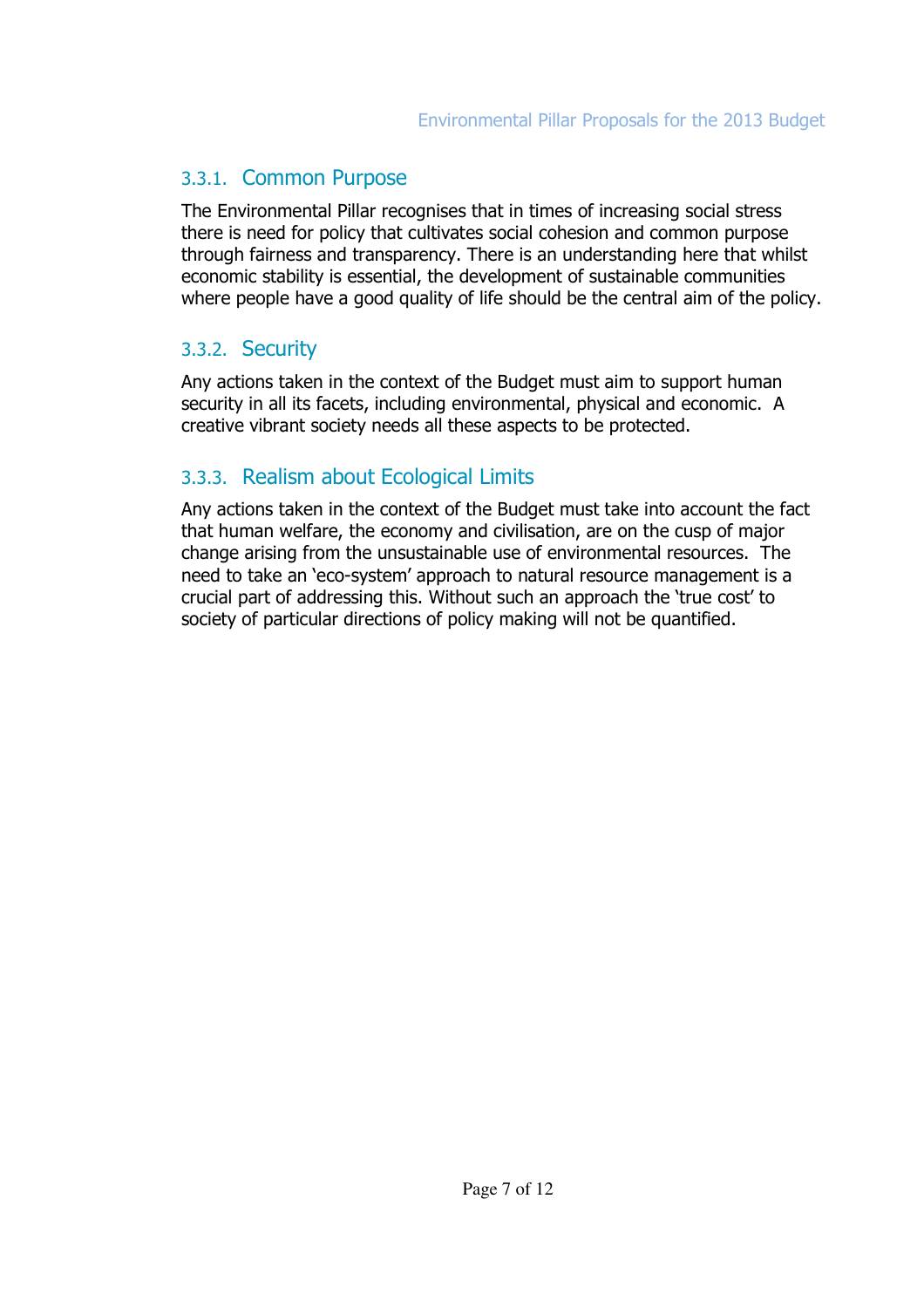# 4. Proposed Measures

The measures below are proposed as part of an integrated whole, with crossover checks and balances between the different mechanisms. In order for government to act sensibly it needs to do so in the context of "Our Sustainable Future" A Framework for Sustainable Development for Ireland.

### 4.1. Taxation

In general what is needed is a shift from taxes on income and profits to tax on consumption of natural resources. Where taxes are applied they must be progressive and just. Any new taxation should not be based on cyclical sectors of the economy that leave the exchequer vulnerable. The OECD recommends the phasing out of all environmentally harmful subsidies, and "the replacement of some current taxes with appropriate environmentally related fiscal measures in the framework of a comprehensive environmental tax reform."

The Government should establish an administrative structure to analyse and develop proposals to shift taxation from production and labour to resource use and pollution

The proposals contained here should be seen in the context of the Environmental Pillar response to the McCarthy Report<sup>7</sup>

#### 4.1.1. Energy Tax and Share

This mechanism involves taxing carbon entering the country, and is taxation neutral dividing the resulting income two ways, a percentage going to each of:

- A flat level dividend to every person in the state
- Investing in the transition to a low carbon economy

This system rewards those that use the least carbon, is largely beneficial to urban dwellers and promotes public transport use. It is easy to administer as there are only a small number of energy importers, as is the distribution of a flat rate benefit. This will also help to achieve our climate change goals and reduce any requirements to pay for not meeting our Kyoto targets. In the longer term as both the use and cost of carbon begin to rise, a national and gradually decreasing cap would be placed on the importation of carbon. This would have the effect of increasing energy efficiencies, promoting alternative energy systems and through the "cap and share"<sup>8</sup> mechanism protecting the fuel poor and rewarding those that reduce their use of fossil fuels.

 $\overline{a}$ 

<sup>7</sup> http://www.environmentalpillar.ie/?p=279 [accessed 18/10/2011]

<sup>&</sup>lt;sup>8</sup> http://www.feasta.org/documents/energy/Cap-and-Share-May08-summary.htm [accessed 18/10/2011]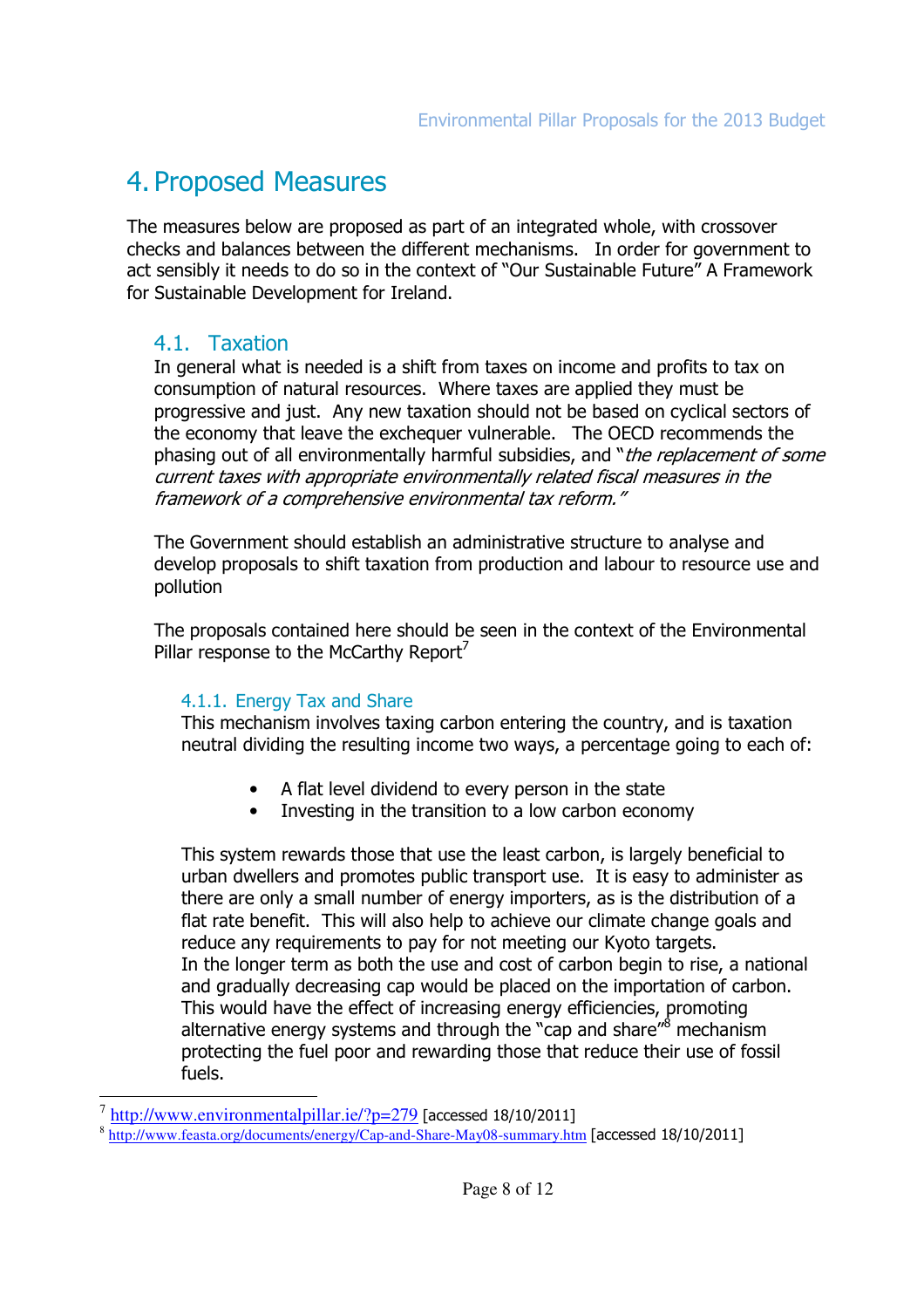The sharing of the income from both 'tax and share' and 'cap and share' will enable a buy in of the public to the higher fuel prices that would result. As low carbon users tend to be poorer it is very likely that they will spend the revenue straight back into the economy, thus stimulating economic activity.

In the short-term, the Carbon tax must be applied to all fossil fuels and include coal and peat.

#### 4.1.2. Site Value  $\text{Tax}^9$

The introduction of an annual Site Value Tax (SVT) at the earliest opportunity is essential to the long-term well-being and control of our land usage. It is also a revenue resource that is fair, transparent and reliable.

It is worth noticing that the low level of tax on rural residences due to the low level of services provided by Government will compensate for the cost of the introduction of a realistic septic tank charge.

### 4.1.3. Taxation of Environmental "Bads"

The acceptance of taxation for carbon emissions sets the scene for the introduction of a range of taxation measures that will lead ultimately to serious savings for society and improvements in health and the quality of life, as well as the creation of a revenue stream for government. These should include taxes on:

- All products that cannot be fully and easily recycled.
- Pollutants emitted from industrial facilities and on emissions from mobile telephone masts. This may reduce long term health costs.
- PVC, polystyrene and plastic in food packaging as these all have serious health implications as endocrine disruptors.
- toxic chemicals, including pesticides and herbicides
- All one-way drinks containers. This would encourage a shift to long-life reusable containers.
- A packaging levy<sup>10</sup>. This will be a difficult measure to put in place but one that merits attention at the EU level.
- All food additives that have little or no food value but are known to cause obesity and other medical conditions.
- A super levy on any recyclable waste sent to landfill.
- A levy on all materials sent for incineration $^{11}$
- Aviation and dirty marine fuels
- Detergents and household cleaners with greater than 3% phosphate content
- Septic tanks

<sup>&</sup>lt;sup>9</sup> http://environmentalpillar.ie/files/2012/10/Environmental-Pillar-Policy-on-Site-Value-Tax.pdf

<sup>10&</sup>lt;br>http://environmentalpillar.ie/files/2011/08/Environmental-Pillar-Submission-on-the-Proposal-to-Introduce-a-Packaging-levy.pdf [accessed 18/10/2011]

<sup>11</sup> http://environmentalpillar.ie/2011/09/01/levy-on-incineration-letter-to-minister-hogan/ [accessed 18/10/2011]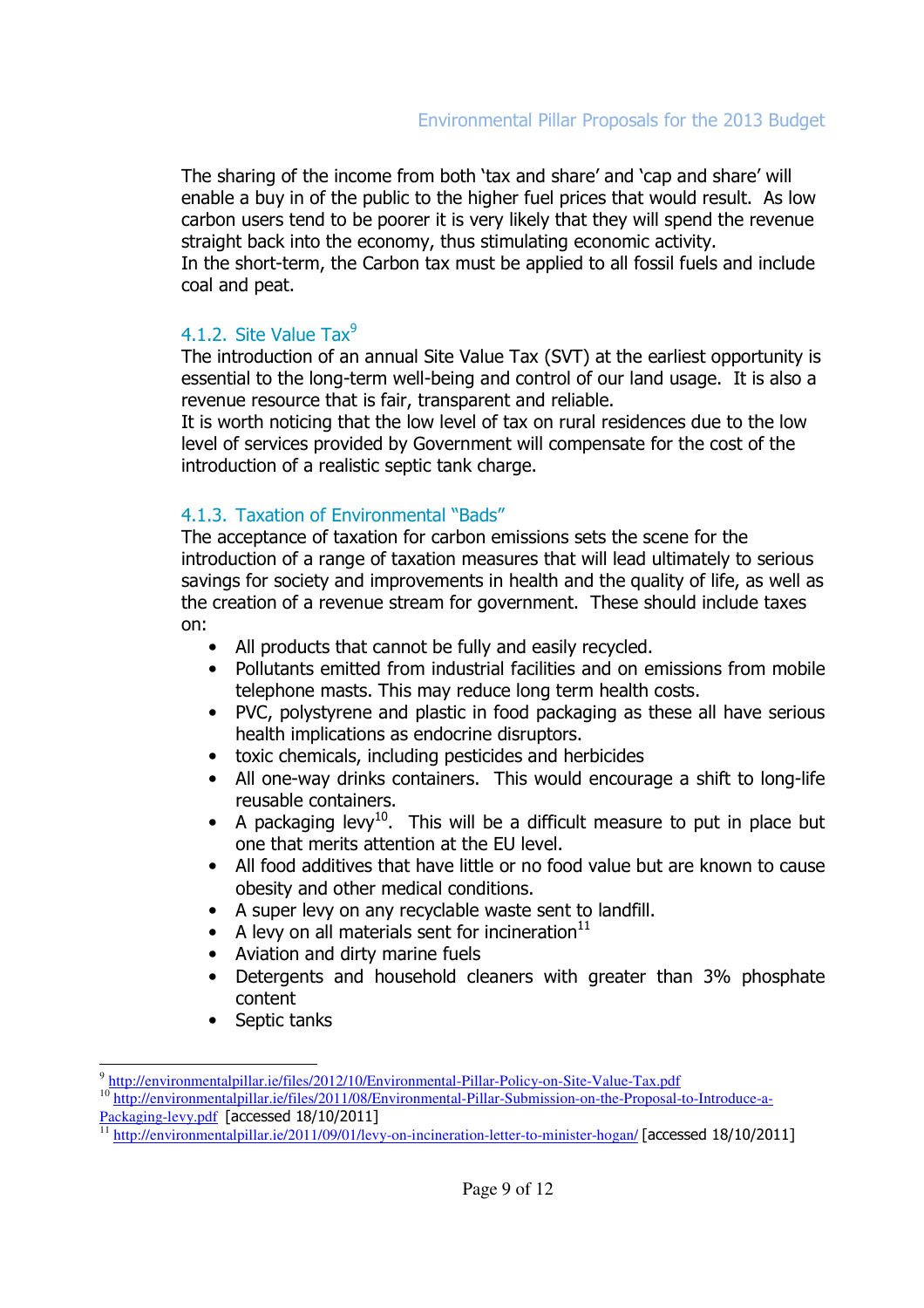It is essential that we initiate more stringent polluter pays policies across the whole economy. It will broaden the tax base, help put the public finances on sound footing for the longer term, and begin the process of shifting taxation from goods (such as paid work) to bads (such as resource use and pollution).

#### 4.1.4. Water Service Charges

These are essential to fund the necessary infrastructure work on water services as well as to curtail the levels of wastage. There should be no charge for percapita consumption below a certain cut-off, and then progressive charging above that level. It costs the taxpayer €650 per year to supply each one of us with potable water<sup>12</sup>. This proposal is in line with the recent OECD recommendations.<sup>13</sup> It is estimated that between 40-50% of all drinking water is unaccounted for through leakage and illegal use.

#### 4.1.5. Tax Relief Schemes

Tax relief should only be given for investments that prepare for a low-carbon, low-energy future, and that don't create social inequity. Tax relief on donations to charities should be maintained.

Short-term tax relief should be given for the establishment of new businesses that comply with strict sustainability guidelines.

#### 4.1.6. Subsidies

The government should establish a task force to report on all other subsidies including those which operate by tax exemption and start by abolishing the following subsidies:

- Abolish PSO to peat fired electricity production
- Abolish Tax exemption of employee parking spaces
- Abolish red diesel.

#### 4.1.7. Motor taxes

Ireland needs to find new, more sustainable sources of taxation. Taxes based on consumption are less damaging to the Irish economy than taxes on income or corporations. While taxes on energy and vehicles make up the bulk of Irish environmental taxes, these rates tend to be comparatively low when compared to other OECD countries. Moreover, between 2007 and 2010, income from VRT on new car sales decreased by €674 million. We propose:

o Replacement of VRT with car charges that are based on car use;

l  $12$  Sue Scott. ESRI. Presentation Liberty Hall  $10<sup>th</sup>$  January 2009.

<sup>&</sup>lt;sup>13</sup> OECD Environmental Performance Reviews- Ireland – Conclusions and Recommendations, Nov 2009, page 11.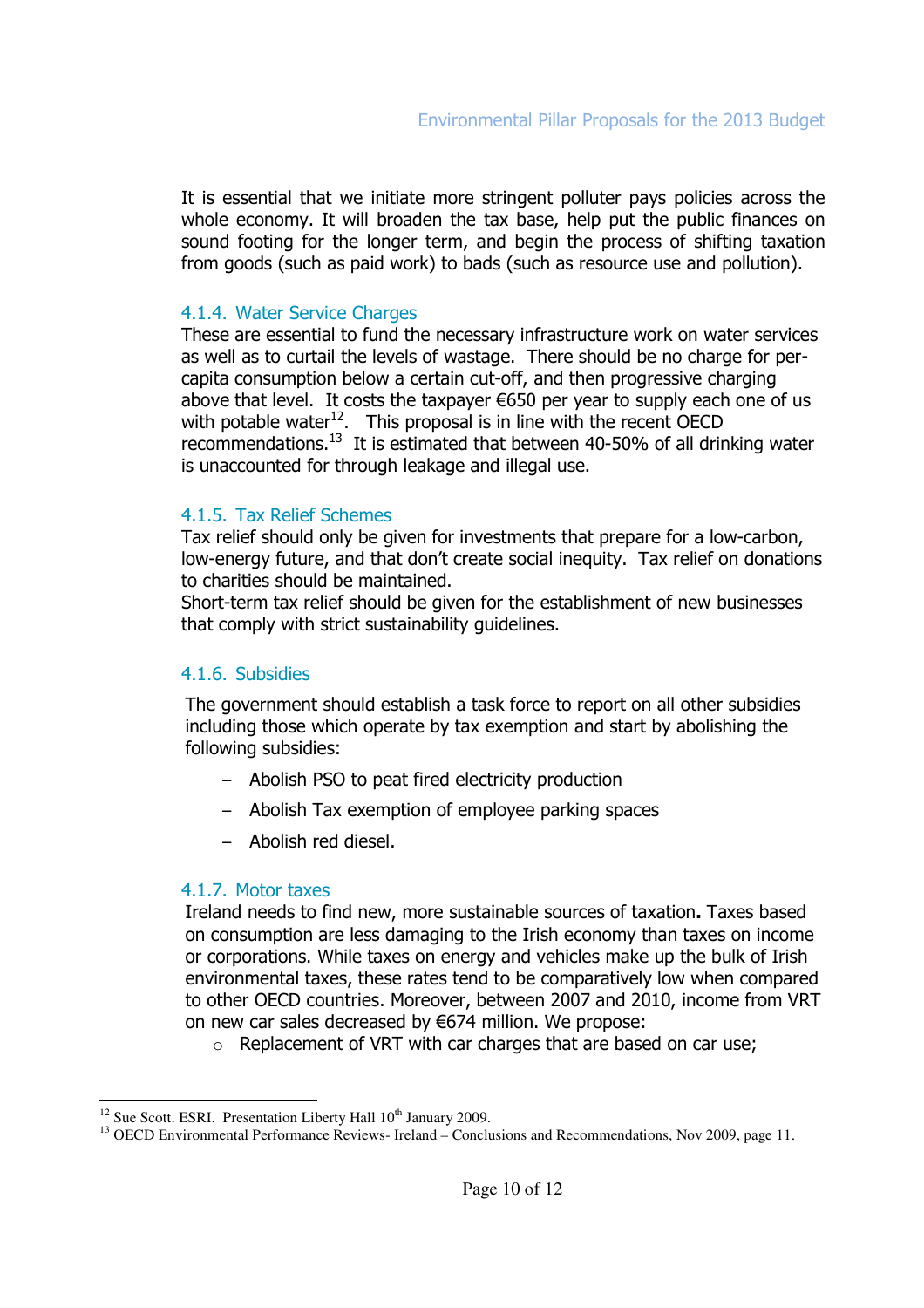$\circ$  Restructuring of motor tax to apply to all cars, including those registered before 2008

### 4.1.8. Hypothecation of Environmental Taxation Revenue

Revenues from taxation on resource use and environmental bads must in part be pledged for activities that protect and enhance the environment in the same way that the plastic bag tax and the land fill levies are at present the sources of revenue for the Environment Fund. Apart from the current role of this fund, this taxation should be used to promote activities that build resilience against the impacts of climate change and promote activities that lead to reductions in pollution in general and greenhouse gases in particular. Drinking water is referred to above, but there is also the need to, for example, deal with the problem of some 400,000 septic tanks that are polluting our drinking water supplies. This is a massive and potentially very costly challenge facing the state, and one that if not faced up to will see Ireland facing large fines under both the Water Framework and Groundwater Directives.

## 4.2. Capital Expenditure

Capital expenditure over the coming years should have six main functions:

- Reducing Green House Gas emissions
- Building resilience to Climate Change
- Stimulating the economy
- Creating sustainable employment by greening the economy<sup>14</sup> with a concentration on unemployment black spots
- Full implementation of the Water Framework Directive
- Reinforcing our 'natural capital' as a basis for a new type of 'growth'

# 4.3. Assessing Impacts of Capital Expenditure

- Ensure that all major government investment programmes directed at job creation are based on an objective assessment of the range of projects which could be included.
- Ensure that the assessment considers how many jobs are likely to be created by each of the measures, policies or projects being compared for inclusion.

l <sup>14</sup> http://ien.ie/files/2012/10/Creating-Sustainable-Employment-by-Greening-the-Economy1.pdf